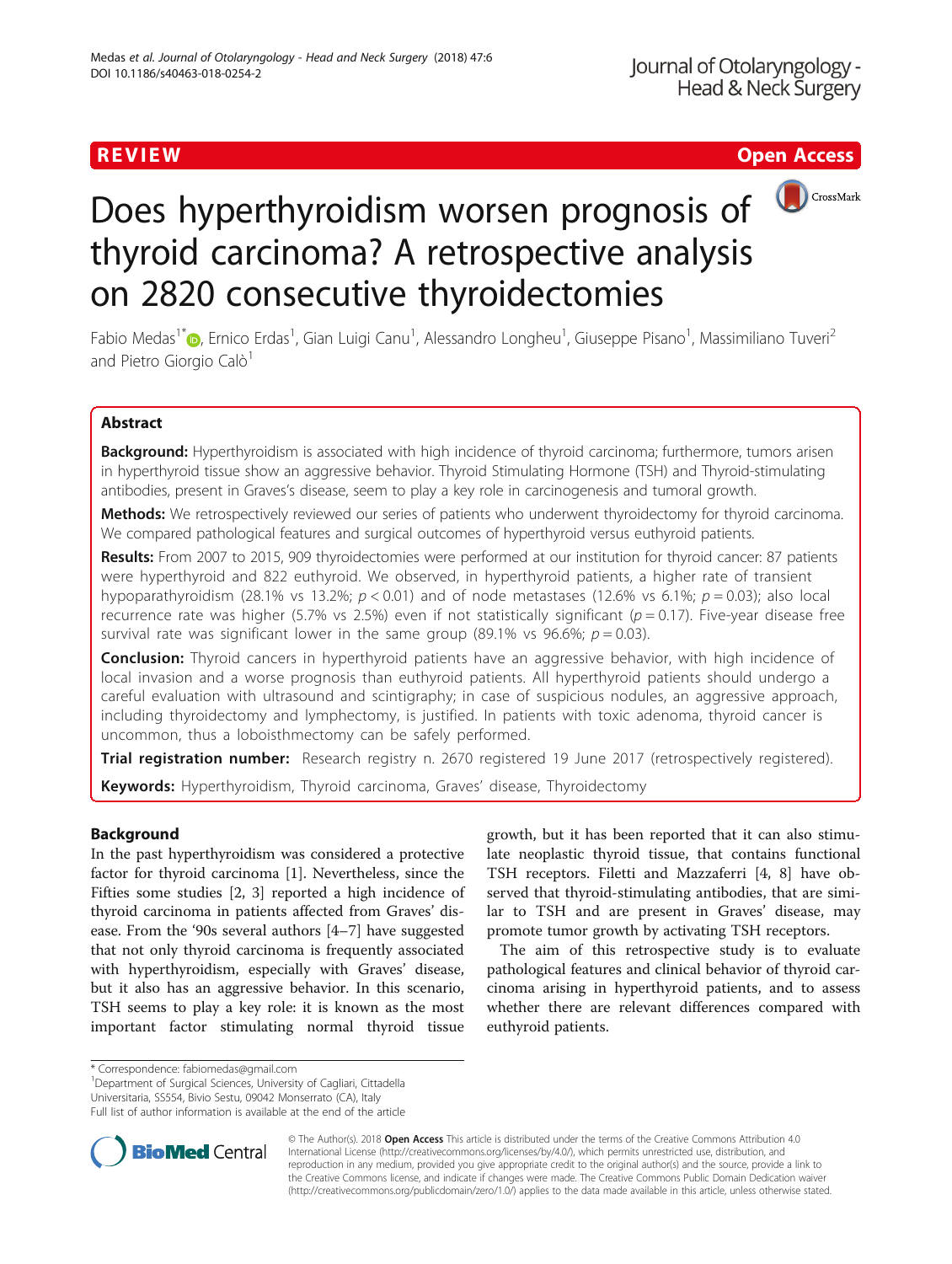#### <span id="page-1-0"></span>Methods

#### Study design

After ethical approval by local ethics committee (Indipendent Ethic Committee, University of Cagliari), we conducted a retrospective study on patients who had undergone thyroidectomy in our Department of General and Endocrine Surgery (University of Cagliari) between January 2007 and December 2015 with pathological diagnosis of thyroid carcinoma. Based on metabolic status, patients were divided into two groups: hyperthyroid patients, including Graves's disease, Toxic Adenoma and Toxic Multinodular Goiter were included in Group A, while euthyroid patients were included in Group B.

All the patients included in group A had received diagnosis of hyperthyroidism, defined as low serum TSH level (< 0.4 mIU/L) with high or normal (subclinic hyperthyroidism) free T4 and free T3 serum levels.

Patients demographics, preoperative data, pathological findings, postoperative complications (including recurrent nerve injury and hypoparathyroidism) and locoregional or distant recurrence were recorded.

#### Preoperative assessment

All the patients included in the study underwent preoperative physical examination, dosage of serum thyroid hormones including TSH, Tg and anti-Tg antibody and high-resolution ultrasonography of the neck. At the time of surgery, all patients had normal FT3 and FT4 serum levels, including those in group A due to assumption of antithyroid drugs.

In case of suspicious nodules, fine needle aspiration cytology (FNAC) was performed. Preoperative fibrolaryngoscopy was routinely performed to assess vocal folds mobility. In hyperthyroid patients a thyroid scintigraphy was routinely performed.

Surgery. Surgical procedure consisted in extracapsular total thyroidectomy; recurrent laryngeal nerves were routinely exposed until their insertion in larynx, and any attempt to preserve parathyroid glands was performed. In patients with preoperative or intraoperative suspicion of lymph node metastases, central node dissection or radical lateral neck dissection was performed to achieve curative treatment. A subfascial drainage was routinely used.

### Postoperative management

Serum calcium level was assayed on first and second postoperative day to promptly detect hypocalcemia: in this case, diagnosis of hypoparathyroidism was confirmed in case of  $PTH < 10$  pg/ml (normal range =  $10$ -65 pg/ml). Drainage was usually removed in second postoperative day. In case of suspected recurrent nerve injury, a fibrolaryngoscopy was performed to assess vocal cord mobility.

### Pathological examination

Thyroid cancer was classified according to TNM classification of AJCC (7th edition, 2010). Locally invasive carcinoma was defined as T3 or T4 based on TNM staging.

#### Follow up

Suppressive L-Thyroxine therapy was routinely administrated. Serum Tg and Tg-antibody levels were assayed every 6 months together with neck ultrasound (US). Diagnosis of recurrent disease was confirmed with USguided FNC of lymph nodes and Tg washing of FNC aspirates. Patients considered disease-free underwent Tg detection after rhTSH stimulation and neck US.

Hypoparathyroidism and nerve palsy were defined permanent if persisting for more than 12 months after surgery.

#### Statistical analysis

Chi-squared test was used for categorical data and T-Test for continuous variables. Results were considered statistically significant if  $p$  value was ≤0.05. Continuous data are reported as the mean value ± standard error of the mean. Calculations were performed with MedCalc ® 12.7.0.0.

#### Results

Between January 2007 and December 2015, 2820 patients underwent thyroidectomy at our department: 423 were hyperthyroid and 2398 euthyroid. The incidence of thyroid carcinoma was 20.6% in hyperthyroid patients  $(n = 87)$  and 34.3% in euthyroid  $(n = 822)$ . In total, 909 patients with diagnosis of thyroid carcinoma were included in the present study. The patients were divided into two groups in accordance with criteria mentioned above: 87 patients were included in group A and 822 in group B.

|  |  |  |  |  |  |  | Table 1 Demographic data and surgical procedure |
|--|--|--|--|--|--|--|-------------------------------------------------|
|--|--|--|--|--|--|--|-------------------------------------------------|

|                          |                  | Group A $(n = 87)$ Group B $(n = 822)$ | p value |
|--------------------------|------------------|----------------------------------------|---------|
| Male                     | 23 (26.4%)       | 161 (19.6%)                            | 0.17    |
| Female                   | 64 (73.6%)       | 661 (80.4%)                            |         |
| Age (years)              | $51.5 \pm 14.2$  | $51.4 \pm 15.4$                        | 0.81    |
| Surgical procedure       |                  |                                        |         |
| π                        | 72 (82.8%)       | 669 (81.4%)                            | 0.67    |
| $TT + CLND$              | $7(8.0\%)$       | 96 (11.7%)                             |         |
| $TT + IND$               | 3(3.4%)          | 23 (2.8%)                              |         |
| Loboisthmectomy          | 5(5.7%)          | 34 (4.1%)                              |         |
| Operative time (minutes) | $107.7 \pm 33.4$ | $99.3 + 28.8$                          | 0.61    |

 $T$ Total thyroidectomy, CLND central lymph node dissection, LND lateral neck dissection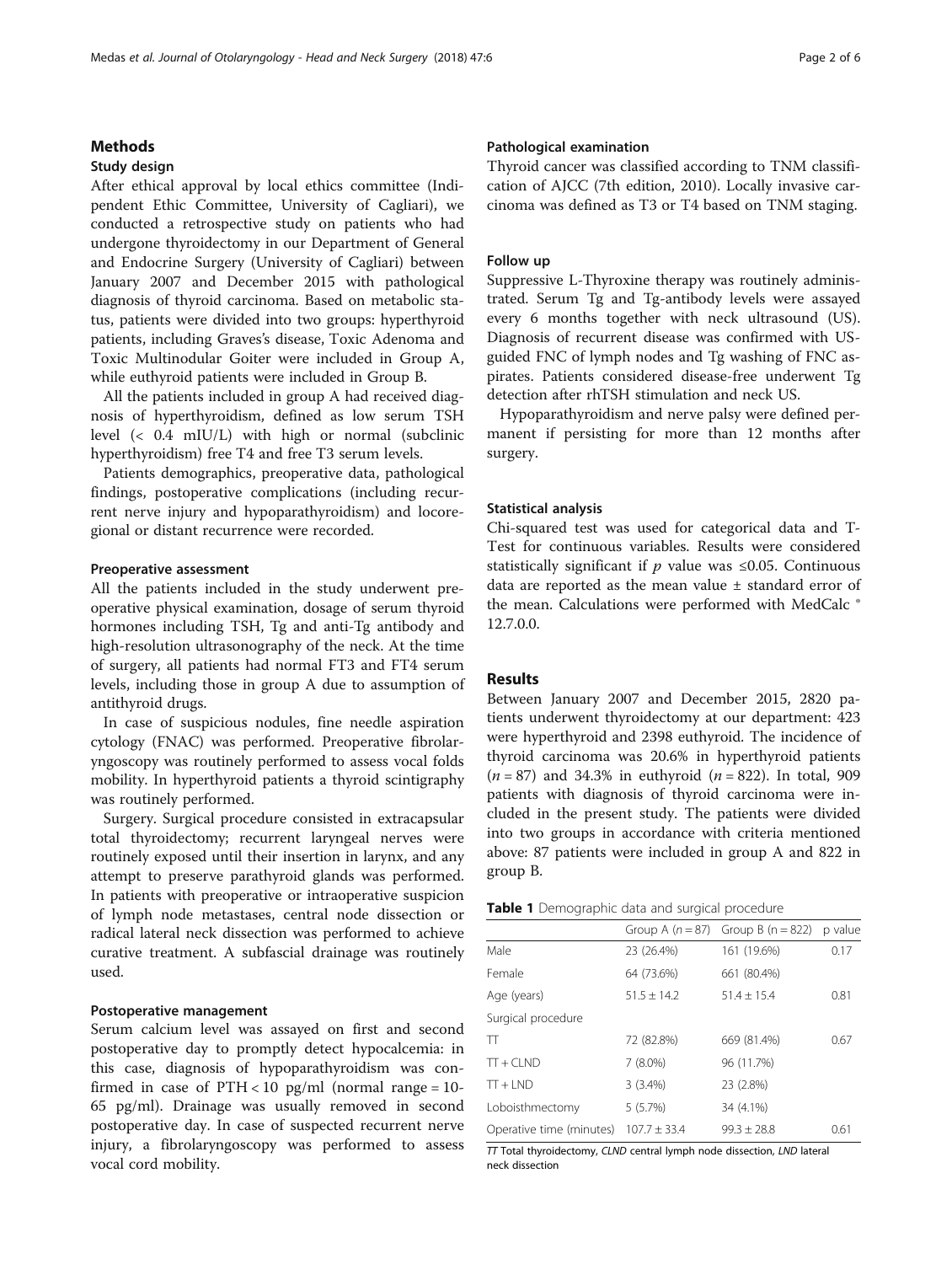#### Demographic data and surgical treatment (Table [1\)](#page-1-0)

Group A: Preoperative diagnosis was Graves' disease in 45 (51.7%) patients, Toxic Multinodular Goiter in 37 (42.5%) and Toxic Adenoma in 5 (5.7%). There were 23 (26.4%) males and 64 (73.6%) females with a mean age of 51.5 ± 14.2 years. Surgical procedure consisted in total thyroidectomy (TT) in 72 (82.8%) cases, associated to central lymph node dissection (CLND) in 7 (8%) patients and lateral neck dissection in 3 (3.4%); a loboisthmectomy was performed in 5 (5.7%) cases. Mean operative time was 107.7 ± 33.4 min.

Group B: There were 161 (19.6%) males and 661  $(80.4\%)$  females with a men age of  $51.5 \pm 15.4$  years. The patients underwent to total thyroidectomy (TT) in 669 (81.4%) cases, associated to CLND in 96 (11.7%) patients and lateral neck dissection in 23 (2.8%). A loboisthmectomy was performed in 34 (4.1%) cases. Mean operative time was 99.3 ± 28.8 min.

#### Surgical outcomes and follow up (Table 2)

Group A. Mean postoperative stay was  $2.2 \pm 0.8$  days; transient hypoparathyroidism was observed in 29 (28.1%) patients and persistent in 4 (4.5%); recurrent nerve injury occurred in 2 (2.2%) cases. Mean follow up was 59.3 ± 29.2 months. Local recurrence was observed in 5 (5.7%) patients with a 5-year disease free survival rate of 89.1%.

Group B: Mean postoperative stay was  $2.3 \pm 1.2$  days. Transient hypoparathyroidism was reported in 109 (13.2%) patients and permanent in 31 (3.7%). Transient recurrent nerve injury was observed in 14 (1.7%) cases. Local recurrence occurred in 21 (2.5%) patients with a 5-year disease free survival rate of 96.6%.

#### Pathologic data (Table 3)

Group A. Mean tumor size was  $2.31 \pm 0.9$  cm. Papillary thyroid carcinoma was reported in 59 (67.8%) patients, follicular variant of papillary carcinoma in 17 (19.5%), tall cell carcinoma in 3 (3.4%), follicular carcinoma in 5

|  |  | Table 2 Surgical outcomes and follow up |  |  |  |
|--|--|-----------------------------------------|--|--|--|
|--|--|-----------------------------------------|--|--|--|

| Group A $(n = 87)$ | Group B $(n = 822)$  | $p$ value |
|--------------------|----------------------|-----------|
| $2.2 + 0.8$        | $2.3 \pm 1.2$        | 0.81      |
| $59.3 + 29.24$     | $62.1 + 19.8$        | 0.77      |
| 29 (28.1%)         | 109 (13.2%)          | < 0.01    |
| 4 (4.5%)           | 31 (3.7%)            | 0.93      |
| $2(2.2\%)$         | 14 (1.7%)            | 0.97      |
| 5(5.7%)            | 21 (2.5%)            | 0.17      |
| 89.1% <sup>a</sup> | $96.6%$ <sup>a</sup> | 0.03      |
|                    |                      |           |

 $\overline{a}$  On 46 patients (Group A) and 621 patients (group B) with at least 5 years of followup

Table 3 Pathologic data

|                               | Group A $(n = 87)$ | Group B $(n = 822)$ | p value |
|-------------------------------|--------------------|---------------------|---------|
| Tumor size (mm)               | $2.31 + 0.9$       | $2.35 + 1.15$       | 0.74    |
| Locally invasive<br>carcinoma | 15 (17.2%)         | 194 (23.6%)         | 0.22    |
| Multicentric carcinoma        | 25 (28.7%)         | 200 (24.3%)         | 0.43    |
| Node metastasis               | 11 (12.6%)         | 50 (6.1%)           | 0.03    |
| Histopathologic diagnosis     |                    |                     |         |
| PTC.                          | 59 (67.8%)         | 464 (56.4%)         | 0.19    |
| Follicular variant of PTC     | 17 (19.5%)         | 190 (23.1%)         |         |
| Tall cell carcinoma           | $3(3.4\%)$         | 23 (2.8%)           |         |
| Follicular carcinoma          | 5(5.7%)            | 110 (13.4%)         |         |
| Hurtle cell carcinoma         | 3(3.4%)            | 35 (4.3%)           |         |

PTC Papillary thyroid carcinoma

(5.7%) and Hurtle cell carcinoma in 3 (3.4%). A locally invasive carcinoma was found in 15 (17.2%) cases and a multicentric neoplasia in 25 (28.7%). Node metastases were observed in 11 (12.6%) patients.

Group B. Mean tumor size was  $2.35 \pm 1.15$  cm. Papillary thyroid carcinoma was reported in 464 (56.4%) patients, follicular variant of papillary carcinoma in 190 (23.1%), tall cell carcinoma in 23 (2.8%), follicular carcinoma in 110 (13.4%) and Hurtle cell carcinoma in 35 (4.3%). A locally invasive carcinoma was reported in 194 (23.6%) patients and a multicentric tumor in 200 (24.3%). Node metastases were observed in 50 (6.1%) patients.

#### Comparison between the groups

Demographic data, surgical procedure and operative time were similar between the groups. Incidence of transient postoperative hypoparathyroidism was higher in Group A  $(p < 0.01)$ , whereas permanent was similar. Pathologic features were similar between the groups, except the incidence of node metastases that was higher in Group A (12.6% vs 6.1%;  $p = 0.03$ ). Local recurrence was more than twice in group A as much in group B, but not statistically significant (5.7% vs 2.5%; p 0.17). Fiveyear disease free survival rate was significant lower in Group A (89.1% vs 96.6%;  $p = 0.03$ ).

#### **Discussion**

Before 1950 few cases of association between hyperthyroidism and carcinoma were reported, so that some authors suggested that hyperthyroidism could be a cancerprotective factor [\[1](#page-4-0), [9\]](#page-4-0). Nevertheless, in the last decades several studies [\[4](#page-4-0)–[7](#page-4-0)] have reported that not only thyroid carcinoma occurs with high frequency in hyperthyroid patients, but it also has a more aggressive behavior than usual. Filetti [[8\]](#page-4-0) noted that TSH stimulates growth of both normal and cancer cells, and that there are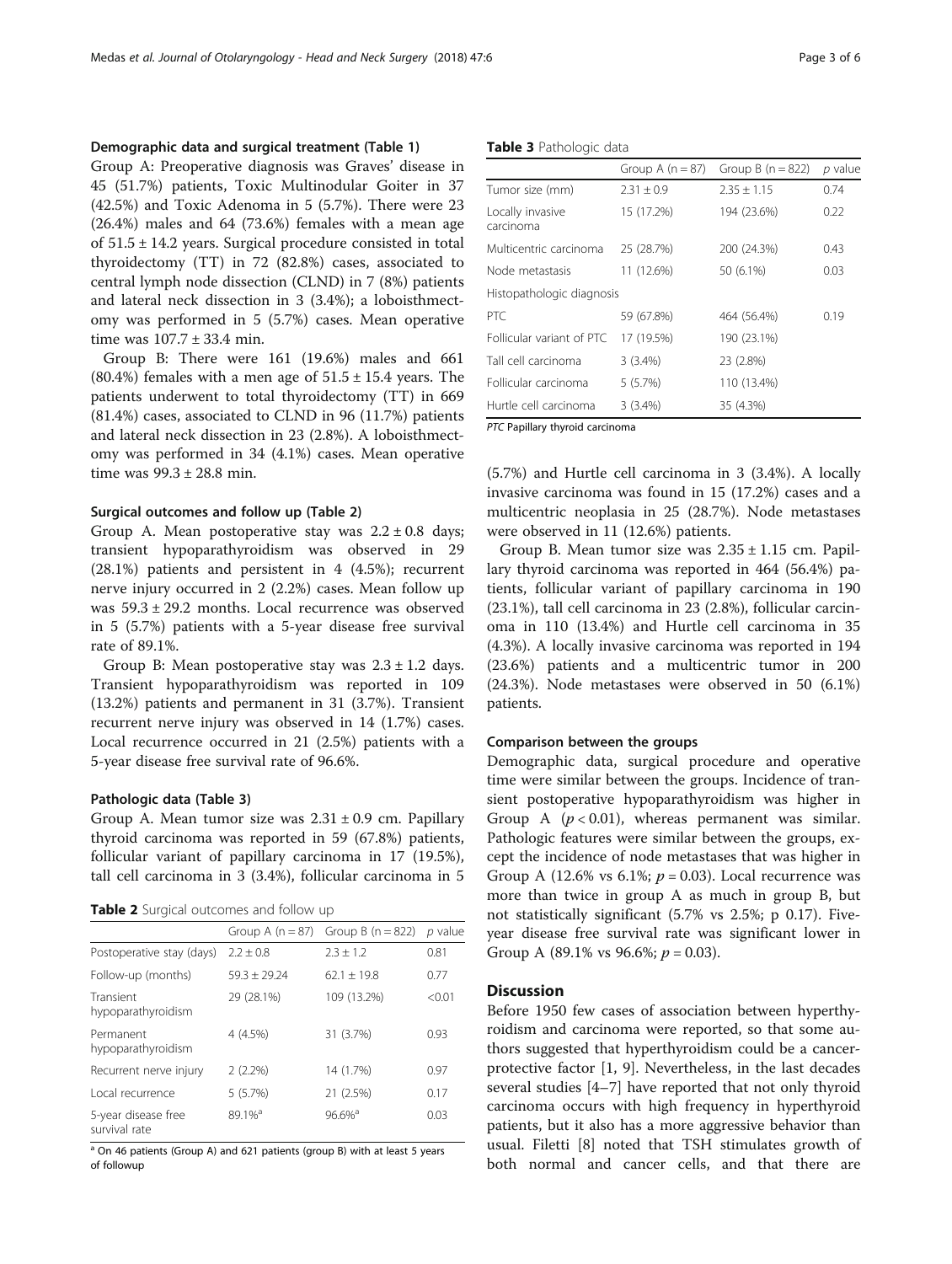similarities between TSH and thyroid-stimulating antibodies in Graves' disease. In fact both activate adenylate cyclase and phospholipase C cascade, with mitogenic and antiapoptotic effects, causing normal thyroid tissue to become hyperplastic and hyperfunctional; furthermore, thyroid cancer cells contain functional TSH receptors. These evidences support the hypothesis that thyroid-stimulating antibodies and TSH play a key role in carcinoma's pathogenesis.

The prevalence of thyroid carcinoma in hyperthyroid patients varies widely in literature, ranging from 0.5 to over 20% [\[2](#page-4-0), [3, 9](#page-4-0)–[22](#page-5-0)]. The reason of this wide difference is probably related to patients' selection for surgery, type of surgery and geographical variation of incidence of thyroid carcinoma; in addition, the incidence is higher in retrospective studies that only include patients who underwent thyroidectomy, and lower in studies that include also patients who did not underwent surgery.

Anyway, most of the authors report a higher incidence of thyroid carcinoma in hyperthyroid than euthyroid patients. Sokal [[2\]](#page-4-0) found a 20-fold increase of thyroid carcinoma incidence in patients with hyperthyroidism. Yeh [[23\]](#page-5-0), in a large population-based cohort study, analyzed data of 1 million of patients from Taiwan's National Health Insurance database and reported an increased risk of head and neck cancer in patients with hyperthyroidism, especially for thyroid carcinoma.

We observed in our study a high incidence of carcinoma in hyperthyroid patients (20.6%) but lower than euthyroid patients (34.3%). About this finding, it's important to note that ours is a iodine-deficiency region, thus subclinic hypothyroidism, resulting in chronic increased serum TSH levels, may explain the high incidence of thyroid carcinoma in euthyroid patients.

Many authors [[7, 9, 14](#page-4-0)] have reported a high frequency of aggressive subtypes of thyroid carcinoma in hyperthyroidism, being larger, more often multicentric, locally invasive or metastatic.

Belfiore [[14](#page-4-0), [15\]](#page-4-0) described a higher incidence of thyroid carcinoma in Grave's disease than in toxic adenoma. In addition, he found that tumor with aggressive behavior were more frequent in Graves' disease, of intermediate frequency in euthyroid patients and uncommon in toxic adenoma patients. These findings support the hypothesis that TSH and thyroid-stimulating antibodies play a key role in tumor genesis and in promoting growth and metastatic spread of thyroid cancer. In fact tumors with an aggressive behavior are less frequent in patients with low or suppressed sereum TSH levels, and, by the other side, more frequent in those with chronic stimulation of TSH receptor by thyroid stimulating antibodies.

These observations are consistent with our findings: we observed an aggressive behavior of tumors arisen in hyperthyroid patients, with a higher incidence of node metastases than in euthyroid patients (12.6% vs 6.1%) and with a worse prognosis (5-year disease free survival of 89.1% compared with 96.6% of euthyroid patients). We did not find larger tumors in hyperthyroid patients, but this could be related, as stated earlier, to chronic TSH stimulation in euthyroid patients due to iodine deficiency.

An Italian study [[24\]](#page-5-0) with a long follow-up found not only a lower disease free survival but also a higher disease-specific mortality in patients with thyroid cancer and Grave's disease than in euthyroid patients.

Furthermore, it has been reported that patients with Grave's disease and a palpable nodule are at high risk to have a thyroid carcinoma: in these patients the incidence of thyroid carcinoma reaches 50% [\[12](#page-4-0), [14, 15, 17,](#page-4-0) [25](#page-5-0), [26\]](#page-5-0). For these reasons, a palpable nodule found in the course of Grave's disease should be strongly considered for surgery.

A fine needle aspiration cytology (FNAC) from nodules could be taken into account, but diagnosis is often difficult due to cytomorphologic changes as a consequence of the disease and of antithyroid drug treatment. In addition, radioiodine treatment produce cellular atypia that can lead to erroneous diagnosis of malignancy; therefore FNAC should be performed prior to radioiodine therapy.

The extent of surgery in hyperthyroid patients with preoperative diagnosis of carcinoma has been matter of debate. Because of the aggressive behavior of the tumor, an aggressive approach, including total thyroidectomy with prophylactic central lymph node dissection, seems justified in these cases, following current trend in thyroid surgery [\[27](#page-5-0)–[33](#page-5-0)]. By the other side, patients with Grave's disease or multinodular toxic goiter in whom no suspicion of carcinoma exists, should be treated with only total thyroidectomy.

Patients with toxic adenoma are usually treated with loboisthmectomy. If pathological examination demonstrates a carcinoma, removal of contralateral lobe is not necessary in case of small (<1 cm), unifocal, low-risk, intrathyroidal nodules and no lymph node metastases. In our series, we found only 5 cases of carcinoma arisen in patients with toxic adenoma; all of them had undergone loboisthmectomy and diagnosis of carcinoma was incidental. Pathologic diagnosis was in all the cases papillary microcarcinoma, thus none of them required a subsequent contralateral lobectomy.

According to literature [\[34](#page-5-0)–[37\]](#page-5-0), we observed in our series a higher incidence of transient hypoparathyroidism in hyperthyroid patients (28.1%) than in euthyroid (13.2%;  $p < 0.01$ ). Common causes of postoperative hypocalcemia are damage, devascularization or inadvertent removal of parathyroid glands, but another cause that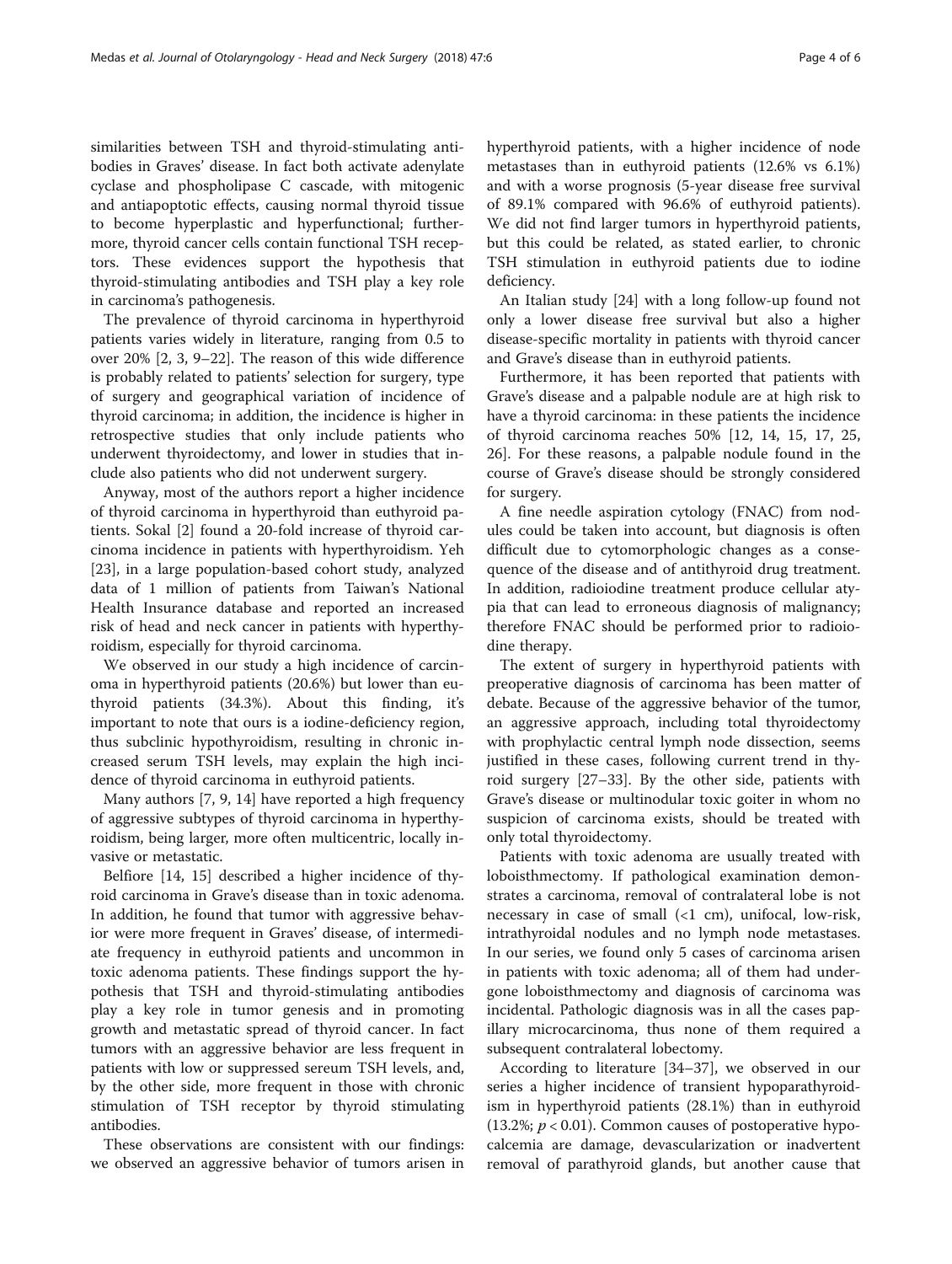<span id="page-4-0"></span>has been postulated for hyperthyroid patients is "hungry bone syndrome", due to postoperative reversal of thyrotoxic osteodystrophy [[38\]](#page-5-0). It's therefore necessary a careful follow-up with serum calcium measurement to promptly detect hypocalcemia, and, where appropriate, adequate calcium supplementation should be administrated to prevent hypocalcemia-related symptoms.

Finally, it should be pointed out that, being aware of the aggressive behavior of thyroid cancer in hyperthyroid patients, a more aggressive surgical approach could have been carried out in hyperthyroid rather than euthyroid patients, resulting, for example, in more extensive lymphectomies with higher incidence of complications and even of detected node metastases; thus, this could represent a bias of this study.

## Conclusion

Thyroid cancers arisen in hyperthyroid gland have an aggressive behavior, with high incidence of local invasion and a worse prognosis than euthyroid patients, especially in patients with Graves' disease. A careful evaluation with ultrasound and scintigraphy should be routinely performed in hyperthyroid patients; in case of suspicious nodules, an aggressive approach, including thyroidectomy and lymphectomy, is justified. A FNAC of the nodule could be helpful, even if its results are often inconclusive. Thyroid cancer is uncommon in patients with toxic adenoma, thus these patients can be safely treated with a loboisthmectomy.

#### Abbreviations

FNAC: Fine Needle Aspiration Cytology; Tg: Thyroglobulin; TSH: Thyroid Stimulating Hormone; US: Ultrasound

#### **Acknowledgements**

Not applicable.

#### Funding

This research did not receive any specific grant from funding agencies in the public, commercial, or not-for-profit sectors.

#### Availability of data and materials

The datasets used and/or analysed during the current study are available from the corresponding author on reasonable request.

#### Authors' contributions

FM: Participated substantially in conception, design, and execution of the study and in the analysis and interpretation of data; also participated substantially in writing, drafting, and editing of the manuscript. EE: Participated substantially in conception, design, and execution of the study and in the collection, analysis and interpretation of data. GLC: Participated substantially in execution of the study and in the analysis and interpretation of data. AL: Participated substantially in conception and execution of the study and in the collection, analysis and interpretation of data. GP: Participated substantially in conception and execution of the study and in the collection and interpretation of data. MT: Participated substantially in conception and design of the study and in the interpretation of data. PGC: Partecipated substantially in conception and execution of the study and in the analysis and interpretation of data; also partecipated substantially in the drafting and editing of the manuscript. All authors read and approved the final manuscript.

#### Ethics approval and consent to participate

Ethical approval was given by local ethics committee (Indipendent Ethic Committee, University of Cagliari). Each patient included in the study gave consent to participate to this study.

#### Consent for publication

Not applicable.

#### Competing interests

The authors declare that they have no competing interests.

#### Publisher's Note

Springer Nature remains neutral with regard to jurisdictional claims in published maps and institutional affiliations.

#### Author details

<sup>1</sup>Department of Surgical Sciences, University of Cagliari, Cittadella Universitaria, SS554, Bivio Sestu, 09042 Monserrato (CA), Italy. <sup>2</sup>Istituto Pancreas, Policlinico Borgo Roma, AOUI Verona, Piazzale L.A. Scuro, 10, 37134 Verona, Italy.

#### Received: 30 September 2017 Accepted: 8 January 2018 Published online: 22 January 2018

#### References

- 1. Means JH. The thyroid and its diseases, vol. 482. Philadelphia: JB Lippincott Co; 1937.
- 2. Sokal JE. Incidence of malignancy in toxic and nontoxic nodular goiter. JAMA. 1954;154:1321–5.
- 3. Shapiro SJ, Friedman NB, Perzik SL, Catz B. Incidence of thyroid carcinoma in graves' disease. Cancer. 1970;26:1261–70.
- 4. Mazzaferri EL. Thyroid cancer and graves' disease. J Clin Endocrinol Metab. 1990 Apr;70(4):826–9.
- 5. De Rosa G, Testa A, Maurizi M, Satta MA, Aimoni C, Artuso A, Silvestri E, Rufini V, Troncone L. Thyroid carcinoma mimicking a toxic adenoma. Eur J Nucl Med. 1990;17(3-4):179–84.
- 6. Kim WB, Han SM, Kim TY, Nam-Goong IS, Gong G, Lee HK, Hong SJ, Shong YK. Ultrasonographic screening for detection of thyroid cancer in patients with graves' disease. Clin Endocrinol. 2004;60(6):719–25.
- Pazaitou-Panayiotou K, Michalakis K, Paschke R. Thyroid cancer in patients with hyperthyroidism. Horm Metab Res. 2012;44(4):255–62. [https://doi.org/](http://dx.doi.org/10.1055/s-0031-1299741) [10.1055/s-0031-1299741](http://dx.doi.org/10.1055/s-0031-1299741). Epub 2012 Feb 14
- 8. Filetti S, Belfiore A, Amir SM, Daniels GH, Ippolito O, Vigneri R, Ingbar SH. The role of thyroid-stimulating antibodies of graves' disease in differentiated thyroid cancer. N Engl J Med. 1988;318(12):753–9.
- 9. Beahrs OH, Pemberton JJ, Black BM. Nodular goiter and malignant lesions of the thyroid gland. J Clin Endocrinol Metab. 1951;11(10):1157–65.
- 10. Farbota LM, Calandra DB, Lawrence AM, Paloyan E. Thyroid carcinoma in graves' disease. Surgery. 1985;98:1148–53.
- 11. Pacini F, Elisei R, Di Coscio GC, Anelli S, Macchia E, Concetti R, Miccoli P, Arganini M, Pinchera A. Thyroid carcinoma in thyrotoxic patients treated by surgery. J Endocrinol Investig. 1988;11(2):107–12.
- 12. Dobyns JM, Sheline GE, Workman JB, Tompkins EA, McConahey WM, Becker DV. Malignant and benign neoplasms of the thyroid in patients treated for hyperthyroidism: a report of the cooperative Thyrotoxicosis therapy followup study. J Clin Endocrinol Metabl. 1974;38:976–98.
- 13. Ocak S, Akten AO, Tez M. Thyroid cancer in hyperthyroid patients: is it different clinical entity? Endocr Regul. 2014 Apr;48(2):65–8.
- 14. Belfiore A, Garofalo MR, Giuffrida D, Runello F, Filetti S, Fiumara A, Ippolito O, Vigneri R. Increased aggressiveness of thyroid cancer in patients with graves' disease. J Clin Endocrinol Metab. 1990;70(4):830–5. Review
- 15. Belfiore A, Russo D, Vigneri R, Filetti S. Graves' disease, thyroid nodules and thyroid cancer. Clin Endocrinol. 2001;55(6):711–8.
- 16. Vaiana R1, Cappelli C, Perini P, Pinelli D, Camoni G, Farfaglia R, Balzano R, Braga M. Hyperthyroidism and concurrent thyroid cancer. Tumori. 1999; 85(4):247–52.
- 17. Senyurek Giles Y, Tunca F, Boztepe H, Kapran Y, Terzioglu T, Tezelman S. The risk factors for malignancy in surgically treated patients for graves' disease, toxic multinodular goiter, and toxic adenoma. Surgery. 2008;144(6):1028–36. discussion 1036-7